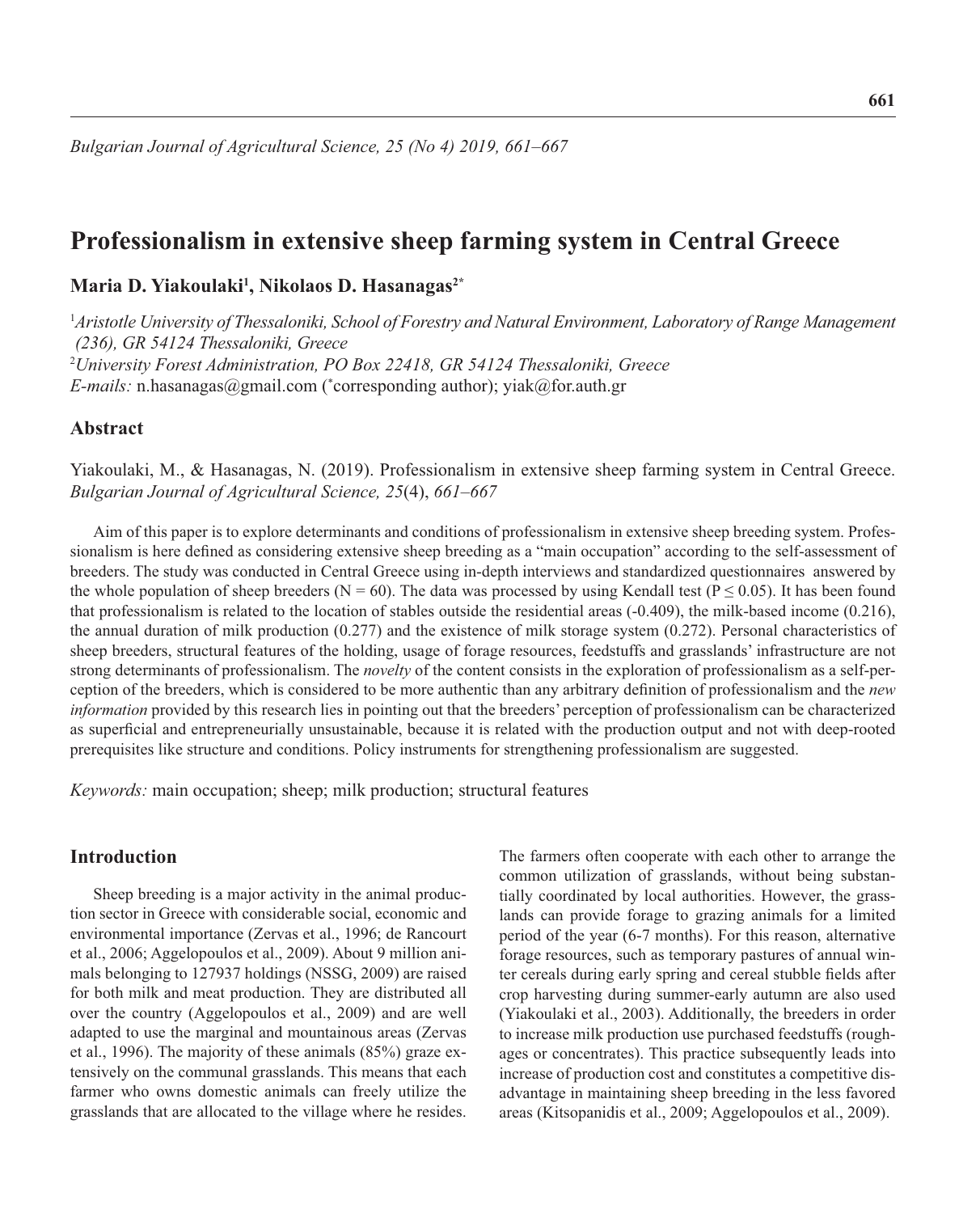Considering the afore-mentioned conditions, entrepreneurial and operational parameters at extensive sheep breeding holdings seem to be of critical importance for the costeffective use of the forage resources and capital investment. In everyday practice, professionalism can be regarded as a key concept in analysing sustainability and management issues of extensive sheep breeding system. Professionalism is normally an abstract concept and its empirical examination on the basis of an operational and acceptable definition is still a research challenge. Generally, in farming the issue of professionalism has been discussed from various points of view. For example, it has been considered in the context of responding to norms and following strategies (Schoorl & Holt, 1990); it has been perceived as a notion related to technology transfer and evaluation (Ison & Ampt, 1992) or to confront with complex development-related and evaluation challenges (Smith, 1987). Particularly in livestock breeding, the market and technical efficiency (Tsourgiannis et al., 2008), the consulting on welfare and animal health (Roger, 2012) as well as the capability of harmonizing ethics with productivity using specific knowledge (Farquharson, 2009; Jochemsen, 2013) have been more or less explicitly connected with several dimensions of professionalism. Moreover, innovativeness, entrepreneurial orientation and efficiency, learning, research and extension services seem to be related with concepts which could be characterized as professionalism and have been insightfully explored (Alarcon & Sanchez, 2013; Ramos-Sandoval et al., 2016). In several studies multi-family entrepreneurial structures (Sippel 2016), investment in stable capital (equipment, buildings, irrigation) and farm size (Gottlieb et al., 2015) as well as training, use of advisory services, and willingness to invest in human capital and knowledge (Terres et al., 2015) are also related to professionalism. Recently, the concept of professionalism on the occasion of extensive buffalo breeders has been operationalized by Tsiobani et al. (2013) as one-dimensional variable, particularly as perception of buffalo breeding as main occupation or not. In other words, it was a self-assessment of each breeder, whether he perceives himself to deal with breeding seriously enough to regard it as his main occupation. This one-dimensional perceptual approach to professionalism was adopted by the above cited authors as an acceptable and operational definition of professionalism, because any other approach to this notion, such as social, technical or economic (Paddock, 1986) could be characterized as inadequate or arbitrary. For example, one could consider as professionalism the reliability to the clients or the social accountability while someone else can call professionalism the high investment in the holding even without social accountability or the training and the effectiveness of even restricted resources or the familiarity with new technology without needing a long time for training or the extension of entrepreneurial activity, etc. This one-dimensional definition appeared, indeed, to be only partially correlated with such variables, i.e. it was positively correlated with the number of family employees but not with the number of animals while it was negatively correlated with extension to commercial or not correlated at all with agricultural activity (Tsiobani et al., 2013). This notion of professionalism has not been examined in the sense of sheep breeders' profile and practices according to our knowledge.

The aim of this study is the empirical exploration of professionalism in an extensive sheep breeding system that practiced in an area characterized by long tradition in this activity. The expected academic added value of this analysis lies in the understanding of the perception of professionalism, as its relation to personal, entrepreneurial and technical/ infrastructural variables will be examined. Namely, the possible correlation of a perceptual variable like professionalism with personal values as well as physical/objective variables (e.g. animal production, infrastructure, etc.) will be examined. The expected practical added value lies in providing information of importance for rationalizing the practices used in extensive sheep breeding in future development programs.

Specifically, the following questions will be discussed:

1. To what extent the notion of professionalism (operationalized as the self-assessment of "main occupation" or not) is related or not to personal and structural characteristics of the holdings

2. To what extent the notion of professionalism is related or not to characteristics of extensive sheep breeding system (e.g. utilization of natural resources, supplementation of feedstuffs), animal production and grassland infrastructure.

# **Materials and Methods**

### **Experimental area**

This study was conducted in the six districts of Kilada municipality (Amigdalea, Eleftheres, Kilada, Koutsochero, Loutro and Rachoula), Larissa in central Greece. The area has been selected because extensive sheep farming has a long-term tradition and is of great socio-economic importance for the rural community. Additionally, the local environmental conditions are suitable for practicing extensive sheep breeding as topography varies from flat areas occupied by arable lands to hills covered by natural vegetation (mainly herbaceous species).

### **Measurements**

This study was based on the collection of primary data through in-depth interviews and standardized questionnaires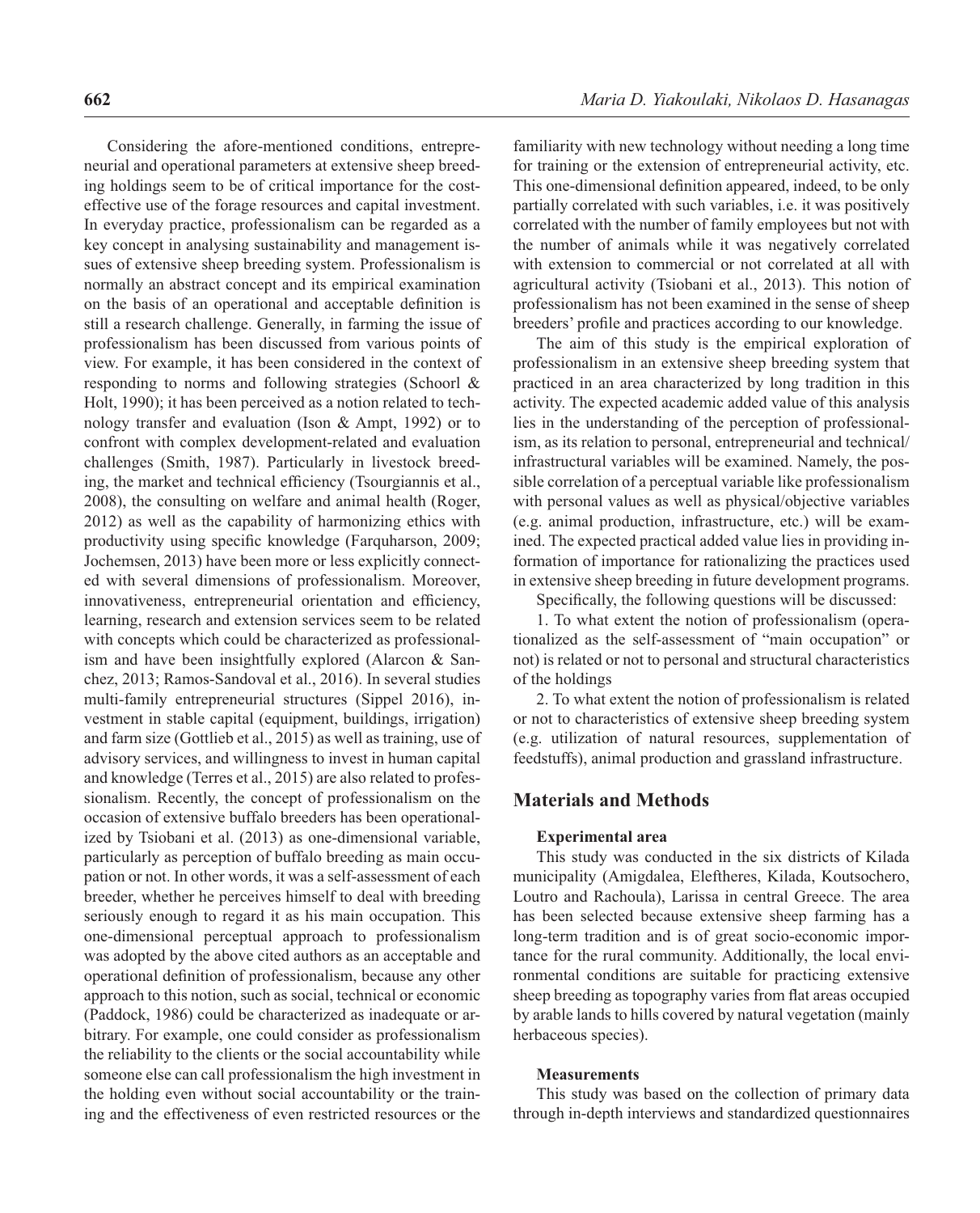with all sheep breeders ( $N = 60$ ) of the six districts of Kilada municipality. The questions focused on the profile of the breeders (gender, age, interest in agricultural training) and their holdings (structural characteristics), the characteristics of the breeding system (utilization of natural resources, supplementation of feedstuffs), the production characteristics of the breeding system and the existence of infrastructure on grasslands.

As explained above, in this study, professionalism has been operationalized on the basis of the one-dimensional definition. Thus, its measurement has been conducted considering sheep breeding as "main occupation" according to the self-assessment of the sheep breeders. This way of theorization provides the theoretical advantage of unambiguity, and constitutes a way of advantageous operationalization; measuring this concept only on the basis of this self-assessment criterion and not through multiple criteria produces clear results on how the concept of "main occupation" is perceived by the interviewees.

#### **Statistical analysis**

Data was processed through bivariate analysis (Bryman, 2012) which enables overview on the whole possible relations. Specifically, the Kendall test was applied in order to approach normality and homogeneity. The significance level

was predetermined at  $P \leq 0.05$ . All statistical analyses were performed with SPSS v.20 software (SPSS Inc., Ill: Chicago, USA).

# **Results and Discussion**

### **Results**

According to Table 1, no personal characteristics of the breeders (age, gender, interest in agricultural training concerning rational entrepreneurship, animal hygiene and welfare as well as grassland management and improvement, and environmental awareness) seem to be significantly correlated with professionalism. The same stands for structural features of their holding: family vs. individual character of the enterprise, number of family and non-family employees, size and synthesis of animal capital, existence of milk-productive or improved sheep breeds as well as pluriactivity (namely simultaneous exercising agriculture and/or goat husbandry).

In Table 2, the existence of stables outside residential areas (-0.409), the existence of milk storage system (0.272), the duration of milk production (0.277) and the total income of the milk sale  $(0.216)$  seem to influence the perception of sheep breeding as a main occupation. Variables such as usage of forage resources (grasslands, temporary pastures and stubble fields) and feedstuffs, as well as the milking tech-

**Table 1. Correlation of personal characteristics of sheep breeders and structural features of their holdings with professionalism**

|                                                      |                                                                                                         | Sheep breeders'<br>professionalism |                       |
|------------------------------------------------------|---------------------------------------------------------------------------------------------------------|------------------------------------|-----------------------|
|                                                      |                                                                                                         | Kendall<br>coefficient             | Significance<br>level |
| Personal<br>character-<br>istics                     | Gender (male = 0, female = 1)                                                                           | $-.011$                            | .932                  |
|                                                      | Age $(27-80)$                                                                                           | $-.035$                            | .750                  |
|                                                      | Interestedness in Agricultural Training (in issues of rational entrepreneurship) (no = 0, yes = 1)      | .029                               | .823                  |
|                                                      | Interestedness in Agricultural Training (in issues of animal hygiene and welfare) (no = 0, yes = 1)     | .135                               | .301                  |
|                                                      | Interestedness in Agricultural Training (in issues of management and improvement) (no = 0, yes = 1)     | .059                               | .651                  |
|                                                      | Interestedness in Agricultural Training (in issues of environmental awareness) ( $no = 0$ , $yes = 1$ ) | .022                               | .867                  |
| Structural<br>character-<br>istics of the<br>holding | Family holding (no = 0, yes = 1)                                                                        | $-.047$                            | .717                  |
|                                                      | Individual holding (no = 0, yes = 1)                                                                    | .051                               | .696                  |
|                                                      | Number of family employees (1-5)                                                                        | .087                               | .469                  |
|                                                      | Number of non-family employees (0-3)                                                                    | $-.150$                            | .234                  |
|                                                      | Number of sheep (20-650)                                                                                | .198                               | .068                  |
|                                                      | Number of goats bred simultaneously with sheep (0-350)                                                  | .040                               | .748                  |
|                                                      | Keeping milk-productive sheep breeds (Chiotico) (no = 0, yes = 1)                                       | .119                               | .304                  |
|                                                      | Keeping cross-bred sheep (no = 0, yes = 1)                                                              | .025                               | .845                  |
|                                                      | Developing pluriactivity (simultaneous exercising agriculture and/or goat breeding)<br>(1-2 activities) | .033                               | .802                  |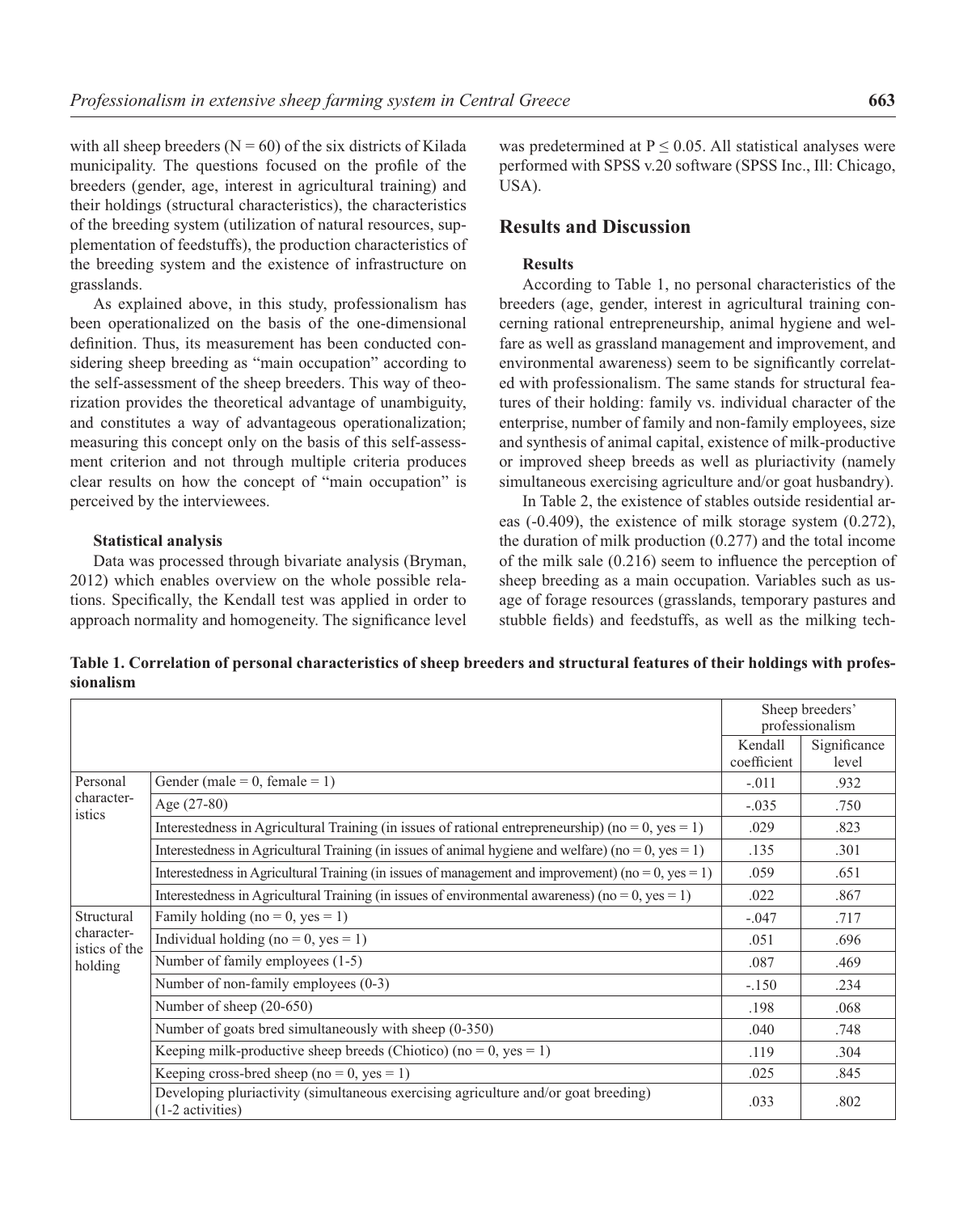|                                               |                                                                   |                         | Sheep breeders'<br>professionalism |  |
|-----------------------------------------------|-------------------------------------------------------------------|-------------------------|------------------------------------|--|
|                                               |                                                                   | Kendall                 | Significance                       |  |
|                                               |                                                                   | coefficient             | Level                              |  |
| Charac-<br>teristics of<br>breeding<br>system | Grazing on communal grasslands (no = 0, yes = 1)                  | .059                    | .651                               |  |
|                                               | Establishing of temporary pastures (no = 0, yes = 1)              | $-.055$                 | .671                               |  |
|                                               | Seasonal grazing of crop residues (no = 0, yes = 1)               | $-.010$                 | .936                               |  |
|                                               | Providing of roughage feedstuffs ( $no = 0$ , $yes = 1$ )         | .135                    | .301                               |  |
|                                               | Providing of concentrate feedstuffs (no = 0, yes = 1)             | $-.081$                 | .503                               |  |
|                                               | Daily distance travel of sheep during grazing (0-12 km)           | .063                    | .563                               |  |
|                                               | Avoiding grazing when snowing (no = 0, yes = 1)                   | .059                    | .651                               |  |
|                                               | Avoiding grazing when raining (no = 0, yes = 1)                   | .003                    | .979                               |  |
|                                               | Existence of stables in residential area (no = 0, yes = 1)        | $-.409$ <sup>**</sup> ) | .002                               |  |
|                                               | Manual milking (no = 0, yes = 1)                                  | .111                    | .393                               |  |
|                                               | Mechanized milking (no = $0$ , yes = 1)                           | $-.168$                 | .197                               |  |
|                                               | Existence of milk storage system (no = 0, yes = 1)                | $.272(*)$               | .037                               |  |
| Production<br>character-<br>istics            | Milk produced annually per animal (80-250 kg)                     | $-.029$                 | .799                               |  |
|                                               | Duration of milk production (2-9 month)                           | $.277(*)$               | .021                               |  |
|                                               | Milk income annually (0-116000 Euro)                              | $.216(*)$               | .046                               |  |
|                                               | Using milk for cheese production (no = 0, yes = 1)                | $-126$                  | .333                               |  |
|                                               | Using milk for yogurt production (no = 0, yes = 1)                | .044                    | .736                               |  |
|                                               | Developing milk retail (no = 0, yes = 1)                          | .191                    | .142                               |  |
| Grassland<br>infrastruc-<br>ture              | Existence of road networking (no = 0, yes = 1)                    | .059                    | .651                               |  |
|                                               | Existence of animal watering point system (no = 0, yes = 1)       | .059                    | .651                               |  |
|                                               | Existence of shelters for animals and shepherds (no = 0, yes = 1) | .233                    | .073                               |  |

**Table 2. Correlations of sheep breeding system characteristics, of production and of existing grasslands infrastructure with professionalism**

nique are not strong determinants of professionalism. Also, the existence of infrastructure on the grasslands (road networking, watering point system and shelters for animals and shepherds) does not seem to enhance professionalism.

### **Discussion**

### *Personal and structural characteristics*

It is noticeable that both genders may equally perceive sheep breeding as a main occupation. Usually, an animal breeder is assumed to be either genderless or male (Sinn & Wahyuni, 1996). This is understandable because of the hard working conditions in stables or during flock pasturing. The results of this study indicate that extensive sheep breeding is not a gender-specific occupation.

Sheep breeders are relatively old (the average age amounts to 56.4 years, varying from 27 to 80 years) in comparison with a previous study (Hadjigeorgiou et al., 1999) which reports average age of 50 years old. This shows a reluctance of the younger generation to follow the specific profession, due to hard working conditions and the negative social status characterizing it. However, the age of sheep breeders seems not to influence the consideration of their occupation as main or not, though it would be expected that a breeder would consider his occupation as main over the years, particularly in an area characterized by long tradition in livestock breeding. Such an indifferent attitude of older breeders towards the acquisition of professional identity can also be understood by the fact that often there are no family successors to continue the activity, as argued by Hadjigeorgiou et al. (1999) or changes in European Union agricultural policy to support this sector and retain the younger generations in the farms. In contrast to our results the tendency of sheep farmers to prepare the succession in the holding has been suggested as a feature of professionalism (O'Rourke et al., 2012).

Professionalism also appears to be insignificant to interestedness in Agricultural Training, concerning issues of rational entrepreneurship, grasslands management and improvement, environmental awareness and even issues of animal hygiene and welfare, which are directly relevant to the viability of the holding. This reveals that extensive sheep breeding has dominated as a disseminated practice rather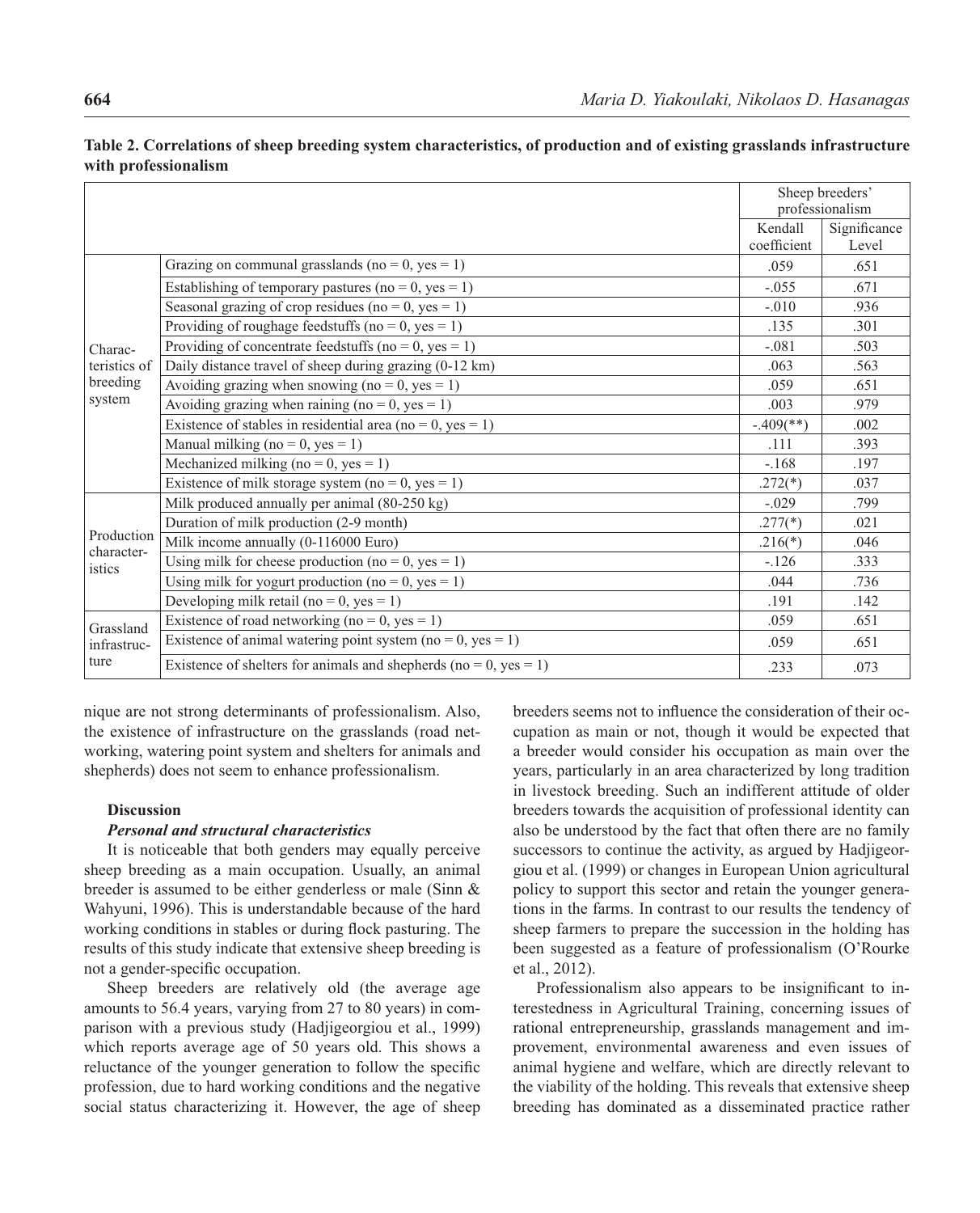than as an organized professional activity, which should be continuously re-standardized following the dynamics of the local and international market conditions and new technologies. Accordingly, the sheep breeders present a susceptibility to maintaining individual professional practice, either based on really substantial experience or on habits and traditions.

The finding of the previous mentioned study of Tsiobani et al. (2013) that a family holding with a long tradition on buffalo breeding enhances professionalism in contrast to an individual holding is not confirmed in this study. Moreover, professionalism does not appear to depend on the number of employees (family or non-family ones). In other words sheep breeders who consider sheep breeding as a secondary occupation may surprisingly occupy more employees than sheep breeders who consider their occupation as a main one. On the contrary, the use of part-time employees or the employment of more family members on the farm have been suggested by Raggi et al. (2013) as dimensions or features connected with professionalism. In our study, the synthesis and the size of animal capital or its characteristics (introduction of cross-bred or selected milk-productive autochthonous Greek sheep breeds, such as "Chiotico") appear to be also insignificant to professionalism. From a neutral point of view, this attitude of breeders could be characterized as a subjectively determined entrepreneurial pattern which is not in accordance with the dominant sense of rationality. However, from a normative point of view, one could criticize it as professional unawareness or unreliable manner.

Moreover, the sheep breeding as a main occupation does not show any negative and strong correlations with pluriactivity. This does not support the findings of Tsiobani et al. (2013) in which professionalism is strongly incompatible with developing other activities.

### *Characteristics of breeding systems, production and infrastructural variables*

Various characteristics of a sheep breeding system appear to be independent from professionalism (Table 2). Specifi cally, there is no correlation of professionalism with the communal use of grasslands, the establishing of temporary pastures for early spring grazing or the use of crop residues for summer – early autumn grazing. Not even the administration of purchased feedstuffs from the market is correlated with professionalism. It could be expected that the more professional sheep breeders would have been oriented to more specific feeding practices (either semi-intensive ones by providing more feedstuffs or extensive ones by increasing feeding dependency on natural resources). However, this is not the case; no specific strategy appears to be followed. The entrepreneurial behaviour of the sheep breeders is once

again characterized by incidental and occasional options. Moreover, professionalism for these breeders does not relate to the willingness to lead their flocks for grazing under bad weather conditions, such as snow or rain, or to lead them to grasslands at longer distances in order to search for feed of better quantity and quality and satisfy their nutrient requirements. The modernization of the holding in terms of milking technology (mechanized vs. manual milking) is also not correlated with professionalism. Thus, professionalism appears to be independent both of breeding practices and techniques, which are supposed to be of importance for the viability and competitiveness of the holding. Thus, the traditional pattern of extensive sheep breeding systems proves stronger than characteristics of professionalism that are related to adaptability, hard working conditions or modernization of the holding as supported by the previous findings of other researchers (Tsiboukas & Tsoukalas, 1999; De Rancourt et al., 2006).

The amount of produced milk (animal/year) is also not related to professionalism. This is also in accordance to results of Table 1, as professionalism appears to be independent of the milk production characteristics of the raised breeds. Additionally, the professional breeders do not seem to have developed a wider production plan, which could include e.g. milk retail, cheese or yogurt production. Such a plan would be expected in the case of the breeders who exercise sheep breeding as main occupation, as it would make their holding more capable of entrepreneurial extension and independent of the industry or the wholesale enterprises. However, this is not the case in our study, showing once again an individualized character of professionalism driven by occasional and short-range options.

The existence of infrastructure in the communal used grasslands, such as road network, water point system and shelters for the animals and the shepherds, also does not enhance the perception of sheep breeding as the main occupation. This is quite peculiar as supposedly road networks facilitate the breeders' and animals' movements to grasslands and the rapid transport of the produced milk to the milk industries. The existence of watering points and shelters for the animals should also be important, as the high temperatures during summer affect the grazing time of sheep and their daily movements (Loridas et al., 2011; Karasabbidis et al., 2014). However, this is not supported once again. The influence of infrastructure on professionalism and subsequently its necessity is not self-evident.

On the contrary, it seems that the location of stables is relevant to the perception of sheep breeding as the main occupation. In this regard, it is imposed by the legislation that stables should be located outside the residential areas. Thus,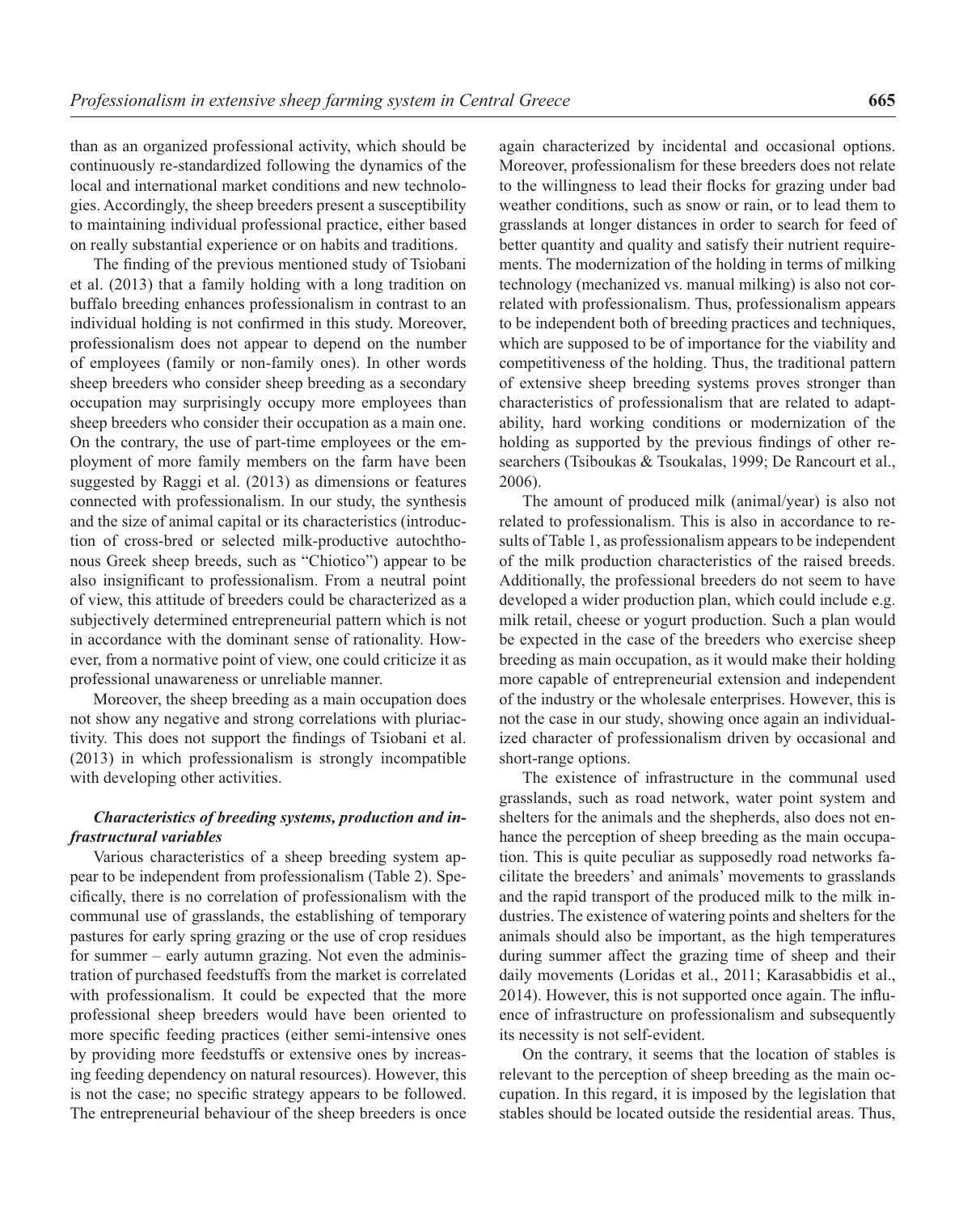breeders with such stables fulfil the legal requirements for having an operating license. In this way, they also create the necessary conditions in order to receive subventions. Thereby, they are more likely to have a professionalism feeling and to perceive their occupation as a main one. Additionally, the existence of a milk storage system, the annual duration of milk production (not the productivity per animal) and the total annual milk income seem also to be significant for building the self-assessment of professionalism and to perceive their occupation as a main one. This is understandable as follows: the duration of milking throughout the year builds the impression (even a superficial one) that they are steadily occupied with sheep breeding as a physical object. This leads up to the creation of (a self-impression of) professionalism, independently of issues of productivity or competitiveness. Under these conditions, a storage system is also necessary in order to be able to preserve the milk produced before its sale to milk industries. Subsequently, the total income produced by this activity as a final outcome is further conducive to the building of a superficial professionalism feeling, independently again of the existence of prerequisites which make it viable (rational entrepreneurial structure, planning, appropriate practices or infrastructure).

# **Conclusions**

The profile of extensive sheep breeders in Greece is quite disappointed. Their self-assessment concerning professionalism (sheep breeding perceived as the main occupation) is characterized by occasional, incidental and individualized options paying more attention to micro-economic (milk-related income) and to certain elements of stable capital (location of stable and the existence of milk storage system). On the contrary, professionalism does not appear enhanced by organized utilization of information (in terms of training), farm size and structure (such as animal capital or personnel) or possible family-based entrepreneurial tradition or infrastructure on grasslands. A possible criticism would be that there is obvious unawareness of connecting professionalism with the development of a sound and viable holding, after serious investment of time, thinking and rational structure. In other words, the identification of professionalism only with the final results (duration of milk production and relevant income) and a very elementary stable capital investment (milk storage system) and not with strategic operational options (e.g. mechanization or not, adoption or not of wider production plan, etc.) or infrastructure on grasslands, can be criticized as a quite superficial and incidental entrepreneurial behaviour disregarding any issue of sustainability, either in terms of competitiveness or adaptiveness to the market.

The following issues can be posed as questions for further research:

• Which policy instruments (regulatory, financial or informational) would be appropriate for changing the entrepreneurial attitudes of sheep breeders (supposing that any change is necessary) and whether the possible changes would find acceptance in the context of long-term local tradition. An appropriate combination of the above mentioned policy instruments is necessary for achieving a sustainably effective design and delivery of CAP as well as its acceptable evaluation. Only regulatory means (prohibitions and sanctions) may achieve immediate but not sustainable effects in professionalism. Apart from that, their implementation necessitates enormous surveillance and possibly political costs. The financial incentives may also achieve immediate and noticeable effects which also can easily disappear after the completion of the project. Only through informational instruments (long-term training programs or training programs integrated into the secondary or high school education system) the breeders can be convinced of the necessity of professionalist patterns. Apart from any formal education, the everyday inspections conducted by the state agricultural experts should not constitute only a control but also a consulting procedure.

• Whether and how strongly actual attitudes of sheep breeders endanger the viability of their holding.

#### *Acknowledgments*

The authors wish to express appreciation to Mrs Georgia Galliou for her assistance with the interviews and the questionnaires. This study was supported by research funds of Aristotle University of Thessaloniki, Greece.

# **References**

- **Aggelopoulos, S., Soutsas, K., Pavloudi, A., Sinapis, E., &**  Petkou, D. (2009). Suggestions for reformation in sheep farms based on production cost. *J Food, Agri. & Env., 7,* 561-566.
- Alarcón, S., & Sánchez, M. (2013). Business strategies, profitability and efficiency of production. *Span J Agric Res.*,  $II(1)$ , 19-31.
- **Bryman, A.** (2012). Social research methods. Oxford University Press, 808.
- **De Rancourt, M., Fois, N., Lavín, M. P., Tchakérian, E., & Vallerand, F.** (2006). Mediterranean sheep and goats production: An uncertain future. *Small Rumin. Res., 62*(3), 167–79.
- **Farquharson, B.** (2009). A whole farm approach to planned animal health and production for sheep clients in Australia. *Small Rumin. Res., 86*(1–3), 26-29.
- **Gottlieb, P. D., Schilling, B. J., Sullivan, K., Esseks, J. D., Lynch, L., & Duke, J. M.** (2015). Are preserved farms actively engaged in agriculture and conservation? *Land Use Policy, 45,*